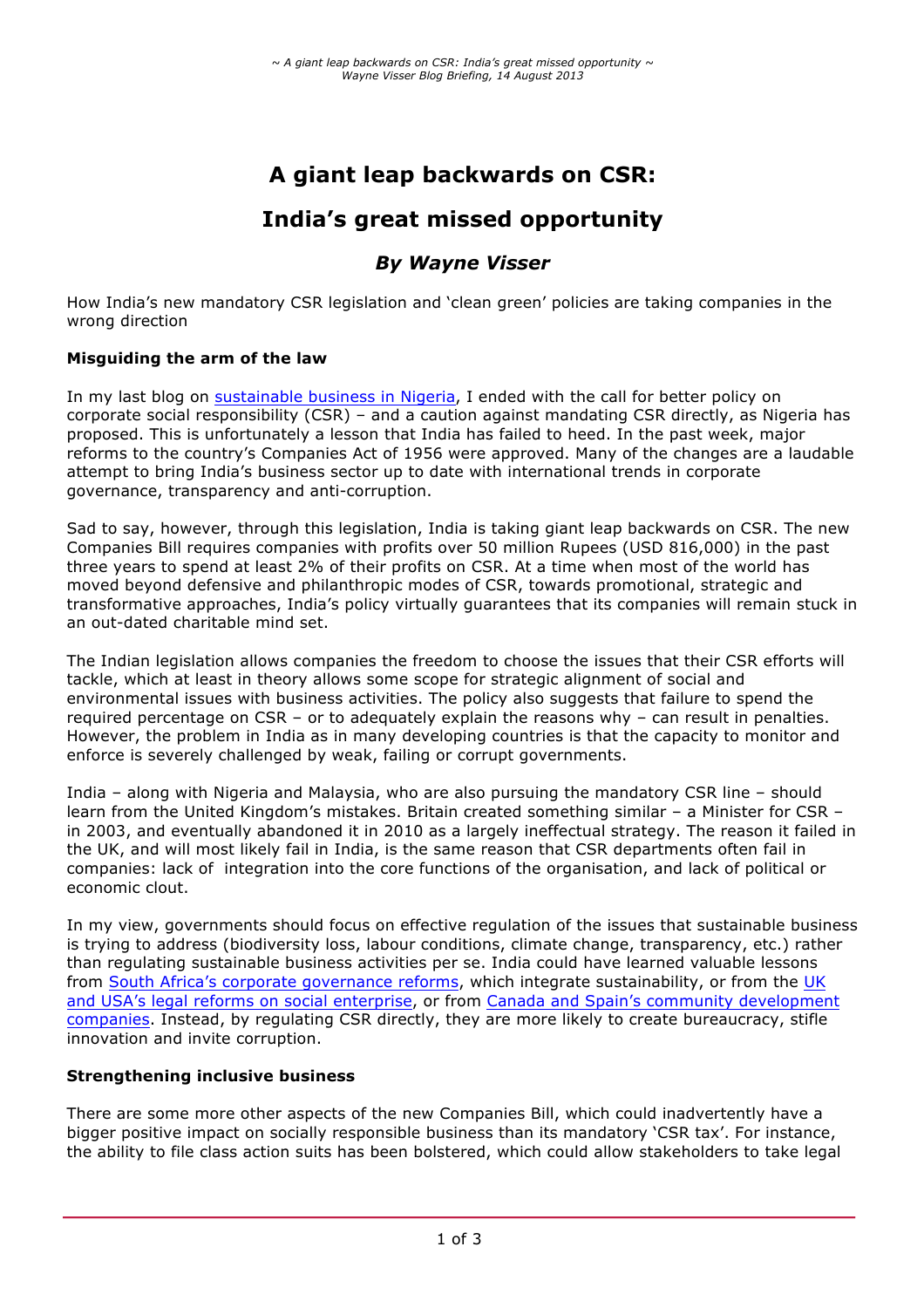action against irresponsible companies. The bill also requires that companies disclose the difference in salaries between directors and employee, thus addressing one of the most neglected issues in CSR and sustainability, namely equitable income distribution.

This equity clause comes closer to the transformative agenda that is so urgently required in CSR, not only in India, but around the world. It builds on the promising trend of inclusive business that has been building in India over the past decade. Long before Michael Porter and Mark Kramer's idea of 'creating shared value' (CSV) was introduced, India became a seedbed of innovation for 'bottom of the pyramid' (BOP) strategies, following work by CK Prahalad, Stuart Hart and others.

One of the BOP cases I investigated in some detail when I did my CSR lecture tour of India in 2010 is A Little World, a rural microbanking enterprise. Anurag Gupta, the Indian social entrepreneur who founded the company, has used mobile phone and biometric scanner technologies to make banking accessible and affordable to poor households. As a result, a 'mini-branch' costs only USD80 to run per month, and millions of illiterate, undocumented villagers can get low-value bank accounts for the first time in their lives. The case study is written up in detail in my book, The Age of Responsibility, and remains a great example of inclusive business.

#### **Green does not always mean good**

There are also many inspiring examples in India of how clean technologies like renewable energy and water purification are bringing vital utilities to poor households. However, research by fellow Cambridge academic, Emma Mawdsley, suggests that some of these success stories mask ongoing inequalities of development in Indian society. She presents extensive evidence of how, for example, Delhi's 'clean, green' campaign has mainly benefited the middle and upper classes, while the poor have suffered.

This pattern of social injustice is reflected in the way Delhi is tackling its air pollution problems, with policies that impact badly on the poor. Small polluting industries were relocated with little or no compensation for owners or workers. Older vehicles that do not use Compressed Natural Gas (CNG) sold to other city transport fleets, thus displacing rather than reducing pollution. Even the focus on air pollution represents a middle-class priority, rather than the most pressing need of the poor clean, available water.

Looking at the issue of water, Mawdsley is similarly critical. The poor are often criminalised for water theft (estimates indicate that as much as 50% of Delhi's water is unaccounted for in official meter readings and thus 'wasted'), while the authorities turn a blind eye to middle- and upper-class illegality. This common practice involves the falsification of meter readings and technologies that can enhance water amounts extracted from already legal connections or from illegal/unregistered ground water sources (through tub and bore wells).

Mawdsley concludes that 'the pursuit of profitable environmental policies, technologies and change is desirable if we are to move towards greater sustainability, but the political and social nature of their impacts must be recognised. "Green" does not automatically mean "good". There will always be winners and losers, but there is a real danger in India at least that the drive towards greater sustainability will have some regressive social outcomes.'

From my own experiences and research, I believe India is certainly a space to watch on sustainable business, and its progress is far from being a foregone conclusion. Whereas there is a sense of order and control in China's great transition, India is far more chaotic and unmanaged (or unmanageable?). It is almost as if there is a grand experiment in sustainable business – democratic, messy, ad-hoc Indian style, versus controlled, managed, sanctioned Chinese style. Which will prevail is a question for future historians. I think it's too soon to place bets on either. If we're lucky, both will succeed in their own way.